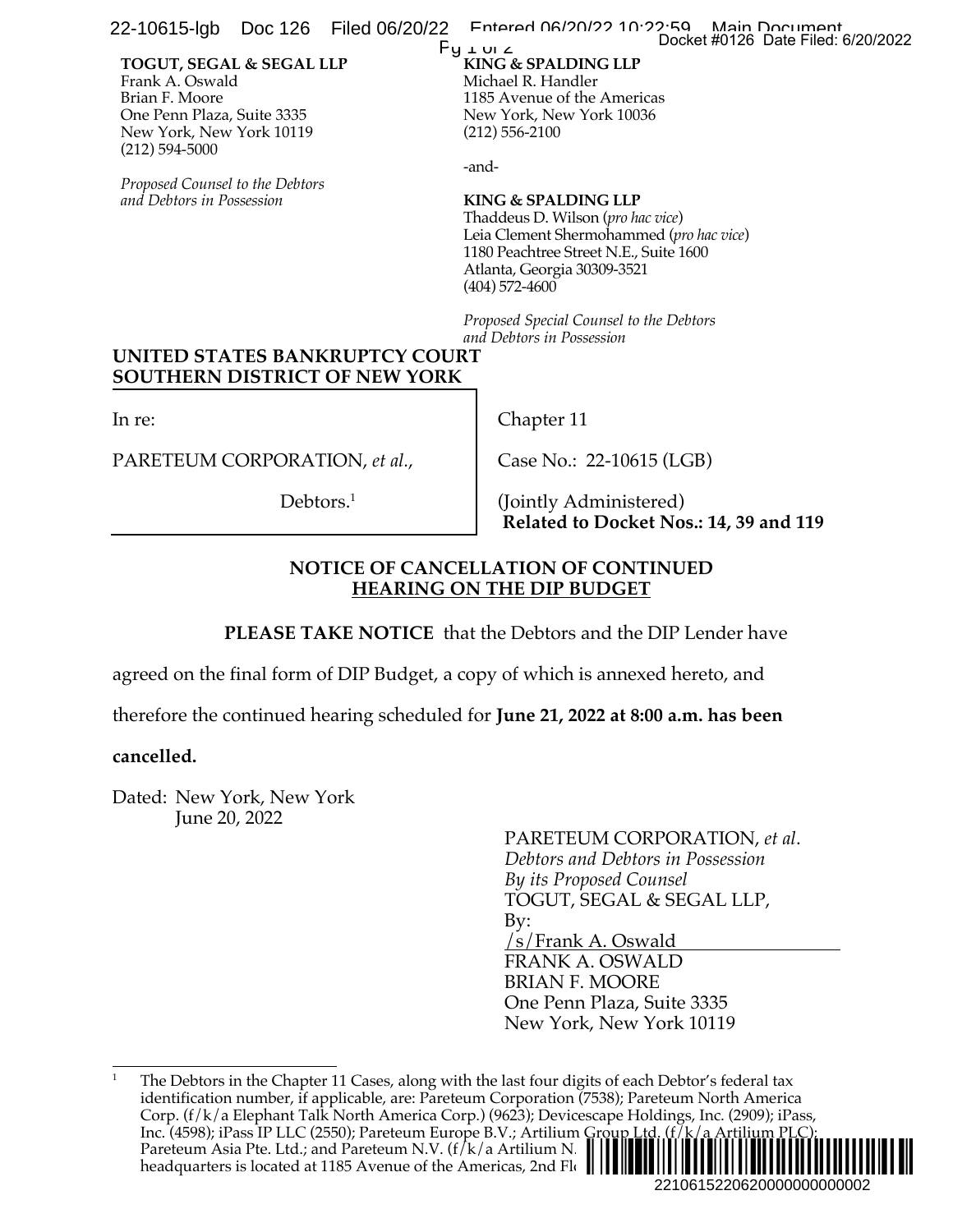frankoswald@teamtogut.com bmoore@teamotogut.com

and;

Michael R. Handler KING & SPALDING LLP 1185 Avenue of the Americas New York, New York 10036 Telephone: (212) 556-2100 Facsimile: (212) 556-2222 Email: mhandler@kslaw.com

and

Thaddeus D. Wilson (*pro hac vice*) Leia Clement Shermohammed (*pro hac vice*) KING & SPALDING LLP 1180 Peachtree Street N.E. Ste. 1600 Atlanta, GA 30309-3521 Telephone: (404) 572-4600 Facsimile: (404) 572-5100 Email: thadwilson@kslaw.com lshermohammed@kslaw.com